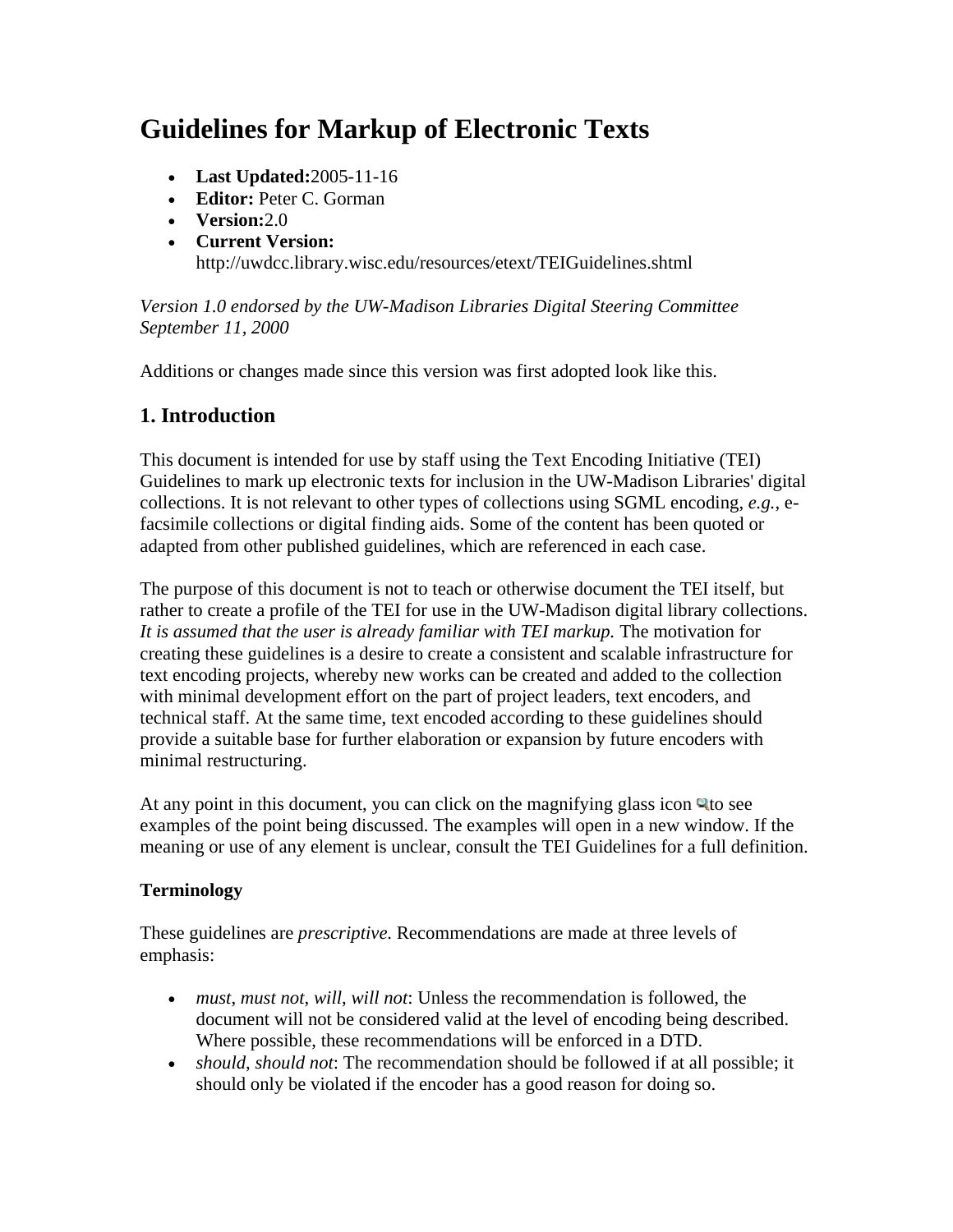• *may*: The recommendation is suggested, but optional. Encoders may choose other (valid) strategies if they seem appropriate.

# **2. General Recommendations**

- Texts followiing these Guidelines must be encoded as SGML (not XML) documents following the TEI P4 Guidelines and DTDs.
- "Numbered <div>s present advantages to search and indexing software by explicitly communicating the hierarchical level of the section described. One anomaly of the TEI Guidelines is that  $\langle \text{div} \circ \phi \rangle$  is not available in  $\langle \text{front} \rangle$  or <back> matter. Therefore, we recommend the use of numbered <div>s throughout the electronic text, always beginning with <div1>. Texts at all levels should include at least one  $\langle \text{div1} \rangle$ ."

<div0> should be used, however, when the body of a work is organized at a level higher than that of chapter or article. For example, for a book consisting of "Part 1" and "Part 2", each of which contains chapters, the Parts should be encoded as  $\langle \text{div0} \rangle$  and the Chapters as  $\langle \text{div1} \rangle$ .

- Because retrieval and navigation software commonly work with sequences of <div*n*> elements, all elements (including page breaks, <pb>) should occur within some <div*n*> unless logic or syntax prevents doing so. Otherwise, page breaks or other elements may be missing from user displays. <pb> elements whose <div*n*> context is unclear or ambiguous may be included in the immediately preceding <div*n*>, but not within any of its constituents.
- End tags should always be used, even when they are marked as optional in the Document Type Definition (DTD).

# **3. Transcription and Character Encoding**

- "Electronic text at all levels of encoding should begin with the transcription of the first word on the first leaf of the original work. It may be impractical or undesirable to transcribe and encode certain features of the text, such as publisher's advertisements or indexes, but if at all possible, they should be included as links to page images. Any omissions of material found in the original work should be noted in the  $\leq$ editorialDecl> in the TEI Header." Annotations, marginalia, or other handwritten material in the source text should generally not be transcribed, except as may be required to meet the goals of the project.
- Western European characters should be encoded as single characters from the ISO 8859-1 character set. Non-8859-1 characters should be encoded as character entity references rather than as 8-bit characters. Such characters must not be encoded as numeric entity references. <sup>Q</sup>Character entity names should be drawn from standard entity sets such as:
	- o ISO Added Latin 1
	- o ISO Numeric and Special Graphic
	- o ISO Publishing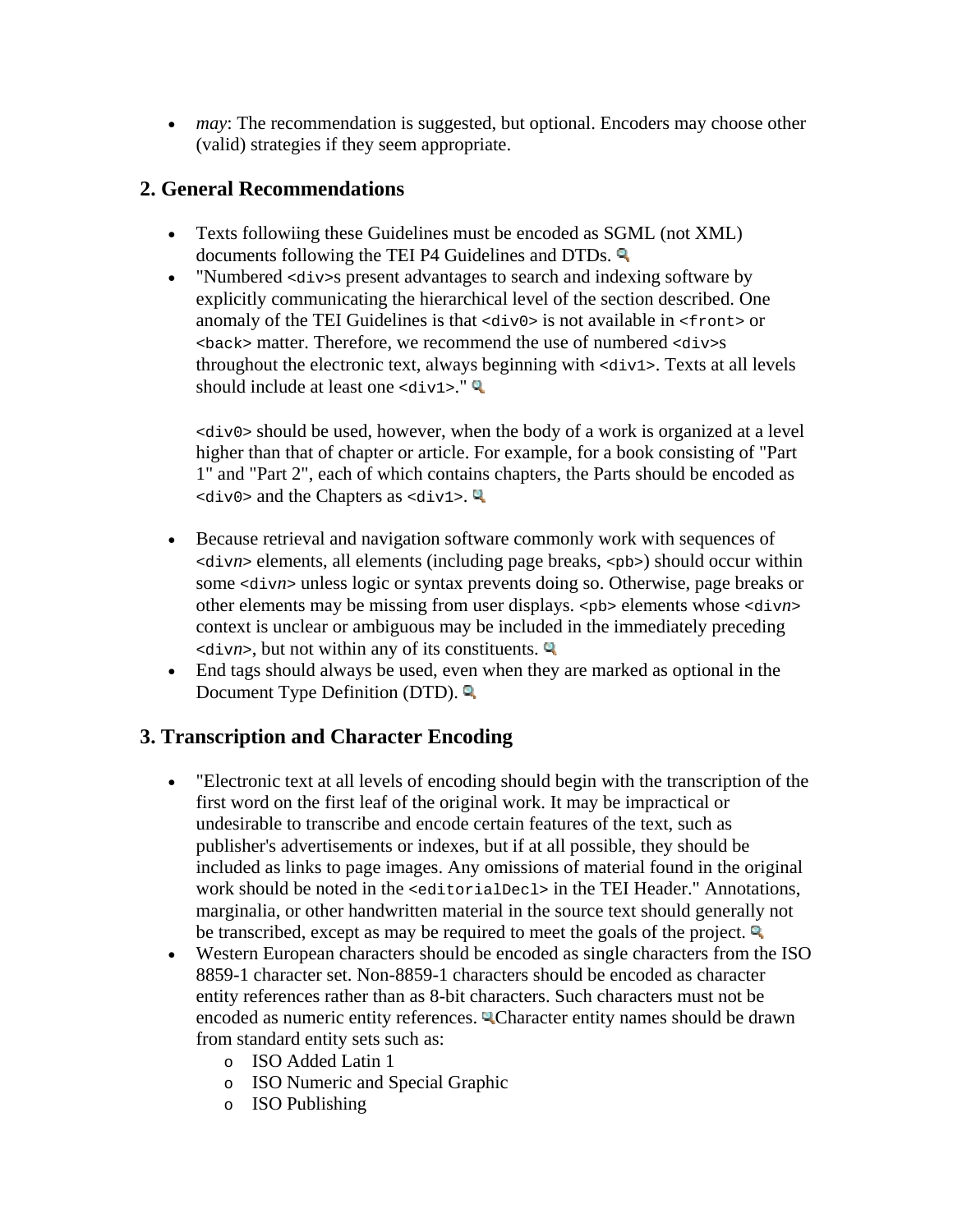- o TEI Extra Classical Greek Letters
- o ISO Greek Letters
- o ISO Monotoniko Greek
- o ISO Greek Symbols
- o ISO Hebrew Letters

A chart comparing Greek character entity sets is available.

- Punctuation and quotation characters may be encoded either as ASCII characters (where possible: , . : ; " ' !  $\& -$ ) or as character entity references. Unit character entities are used, they must if possible be chosen from standard entity sets such as ISO Numeric and Special Graphic or ISO Publishing.
- Dashes longer than em dashes may be represented by a sequence of em dash character entities.
- Hyphens should be retained, except for those dividing a word at the end of a print line. However, even line-ending hyphens should be retained if the word normally contains a hyphen at that point.

# **4. The TEI Header**

Bibliographic descriptions of locally-created text collections should follow the same general guidelines regardless of the level of encoding of the source texts. Any differences based on encoding level will be noted where applicable.

- In local practice, all texts marked up at the Reading Level or higher are considered to be new editions of the work, and metadata decisions should be made accordingly.
- Throughout the header, all names (except those in prose paragraphs) should use either an established Library of Congress Name Authority File (LCNAF) form or a form consistent with LCNAF practice (for most languages last name, first name, middle initial).  $\mathbb{Q}$

# **4.1 File description**

Throughout the <fileDesc>, the type attribute of any <title> element must use the field tag of the MARC title field to which it corresponds.

### *4.1.1 The <titleStmt>*

• If the electronic work corresponds fully with the source text, the <title type="245"> in the <fileDesc><titleStmt> should be an exact copy of the 245 title in the  $\leq$ sourceDesc $\geq$ . If, however, the electronic text represents only a portion of the source, the <title type="245"> of the electronic text should be the title of that portion only.  $\mathbb{Q}$  In either case, the following text must be appended to the title:

o : electronic text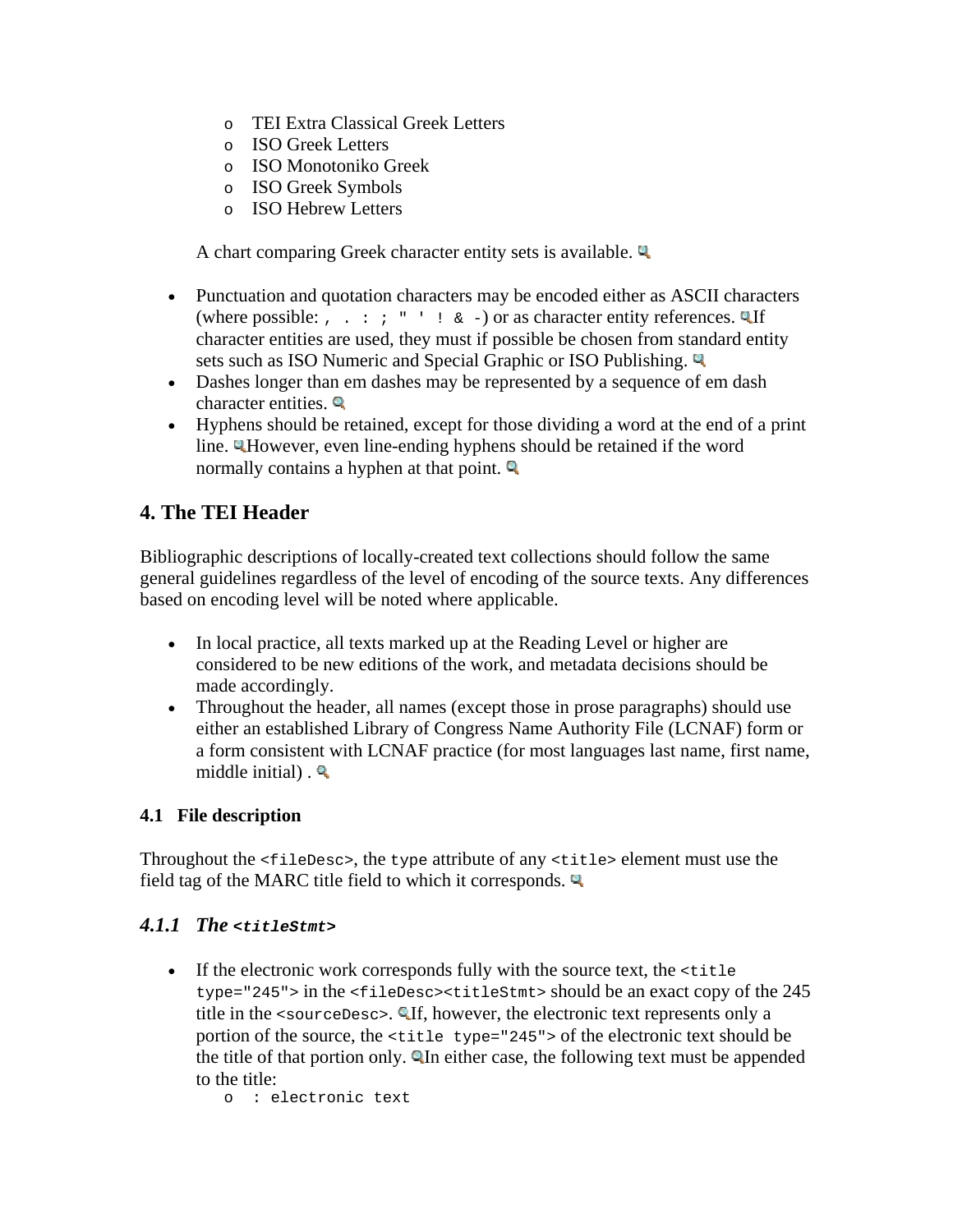for texts marked up at the Reading Level or higher, and

o : electronic facsimile

for e-facsimile collections. **QThe main title** *must* also include an appropriately encoded level attribute. The number of nonfiling characters (if any) at the start of the title *must* be indicated in an appropriately encoded rend attribute.

- The <fileDesc><titleStmt> should repeat all <title> elements from the <sourceDesc> which apply to the electronic edition. Accordingly, uniform titles should occur in both places, while spine or cover titles should be entered only in the  $\langle$ sourceDesc $\rangle$ .
- The <author> element should not use a type attribute, and should not contain any  $\langle$  -name  $>$  elements.
- The  $\epsilon$  authors element should be the same in both the  $\epsilon$  fileDesc  $\epsilon$  stitleStmt  $>$ and the <sourceDesc>.
- The following roles in the creation of the *electronic* text must be recorded, when applicable, in the  $\times$ fileDesc> $\times$ titleStmt>:
	- o Author (using <author>)
	- o Principal researcher (using <principal>)
	- o Editor (using <editor>)
	- o TEI Markup (using a <respStmt> with <resp>TEI Markup</resp>)
	- o Funder (using <funder>), when creation of the electronic text has been funded by an external agency.
	- o Translator (using a <respStmt> with <resp>Translator</resp>), when the electronic text is a translation of the source work.
- Some roles in the creation of the *electronic* text may be recorded, if desired:
	- o Submitter (using a <respStmt> with <resp>Submitter</resp>)
	- o Technical advisor (using a <respStmt> with <resp>Technical advisor</resp>)
- Other roles (*e.g.*, scanner, proofreader, typist) should not be recorded in the TEI Header.
- If one person has multiple roles (*e.g.*, principal, editor, markup), those roles should be encoded separately using the appropriate elements.
- Responsibility statements (<respStmt>) should be constructed according to the following rules:  $\mathbb{Q}$ 
	- o The role <resp> should be recorded first, followed by one or more <name> elements.
	- o <resp> elements should consist only of the name of a role, without any connecting text.
	- o If individuals can be associated with specific roles, <name> elements should contain only personal names, and not those of organizational units.

### *4.1.2 The <editionStmt>*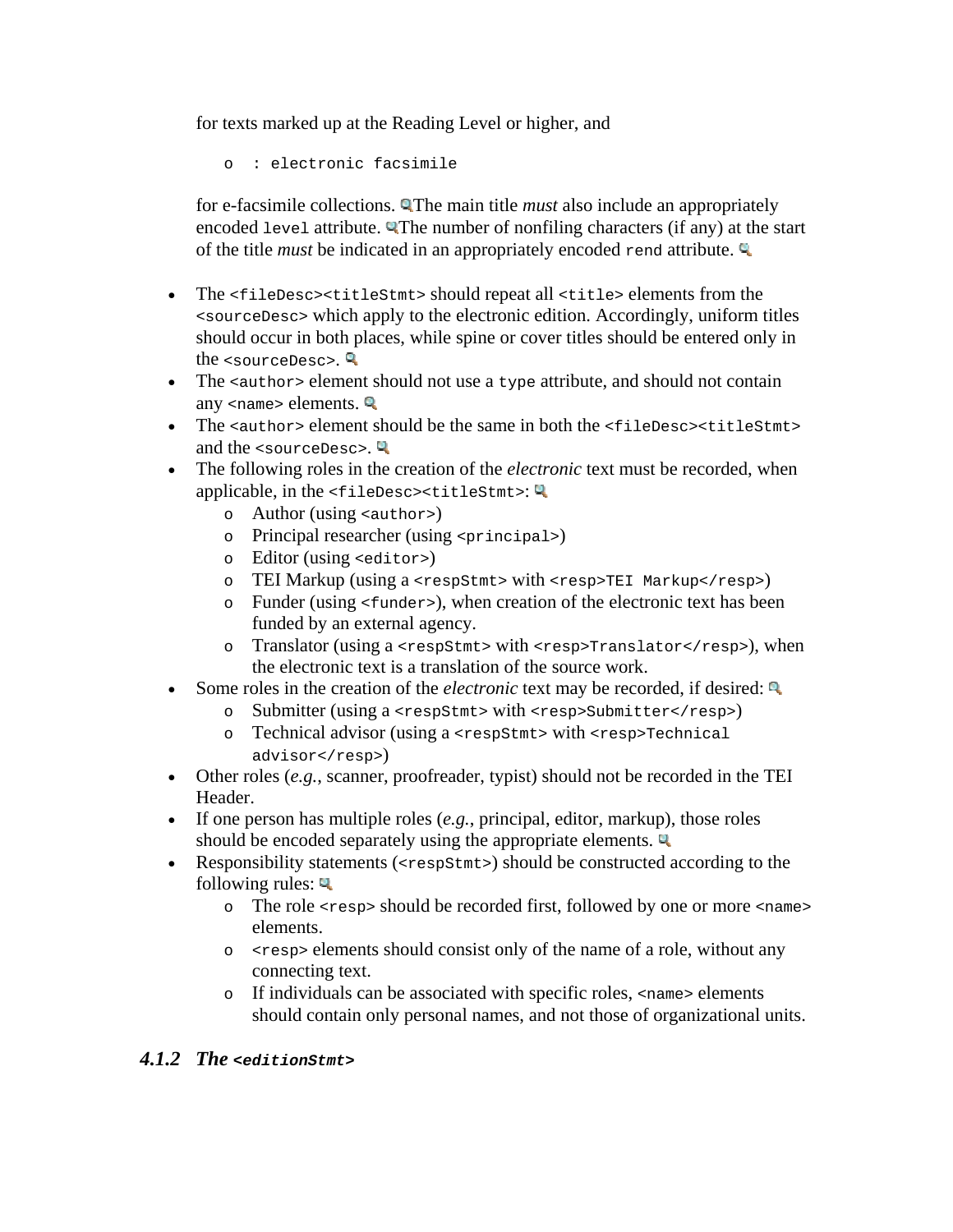• An <editionstmt> must be present, containing one of the following forms of <edition>:

```
o <edition n="1">UW-Madison TEI edition</edition>
```
for the first (local) edition, and

o <edition n="2">Second UW-Madison TEI edition</edition>

for subsequent editions.  $\mathbb{Q}$ 

• Responsibility statements (<respStmt>) should be used only in subsequent editions, to record roles (such as editor) specific to those editions. All responsibilities for the first electronic edition will be recorded in the <titleStmt>.

### *4.1.3 The <extent>*

- The extent of the text file(s) should be recorded, using the most appropriate units, and the number of text files should be included. Sizes must be rendered as approximate: <extent>ca. 250 Kb, in 2 files</extent>.
- Files external to the text, but associated with it in some way (*e.g.*, image files used for figures), may be recorded in the extent: <extent>ca. 250 Kb, in 2 files: figures ca. 4.5 Mb, in 173 files</extent>

### *4.1.4 The <publicationStmt>*

• The following forms of publisher name and publication place should be used:

```
<publisher>University of Wisconsin-Madison Libraries</publisher>
<pubplace>Madison, Wisconsin</pubplace>
```
- Every electronic work must have a local identifier unique within the scope of the libraries' digital collections. The local Handles implementation will prevent name collisions, and a naming convention should be developed to facilitate the creation of identifiers. The identifier must be contained in an <idno> element, and its value must begin with the parent collection's ID followed by a period: <idno type="Issue-ID">[collection.issue]</idno>.
- Any standard identifiers of the electronic work may be recorded in  $\langle$ idno> elements, using the following values for the type attribute:  $\mathbb{Q}$ 
	- o Number [default]
	- o Issue-ID
	- o Issue-Printed
	- o SICI
	- o URN
	- o DOI
	- o Handle
	- o ISBN
	- o ISSN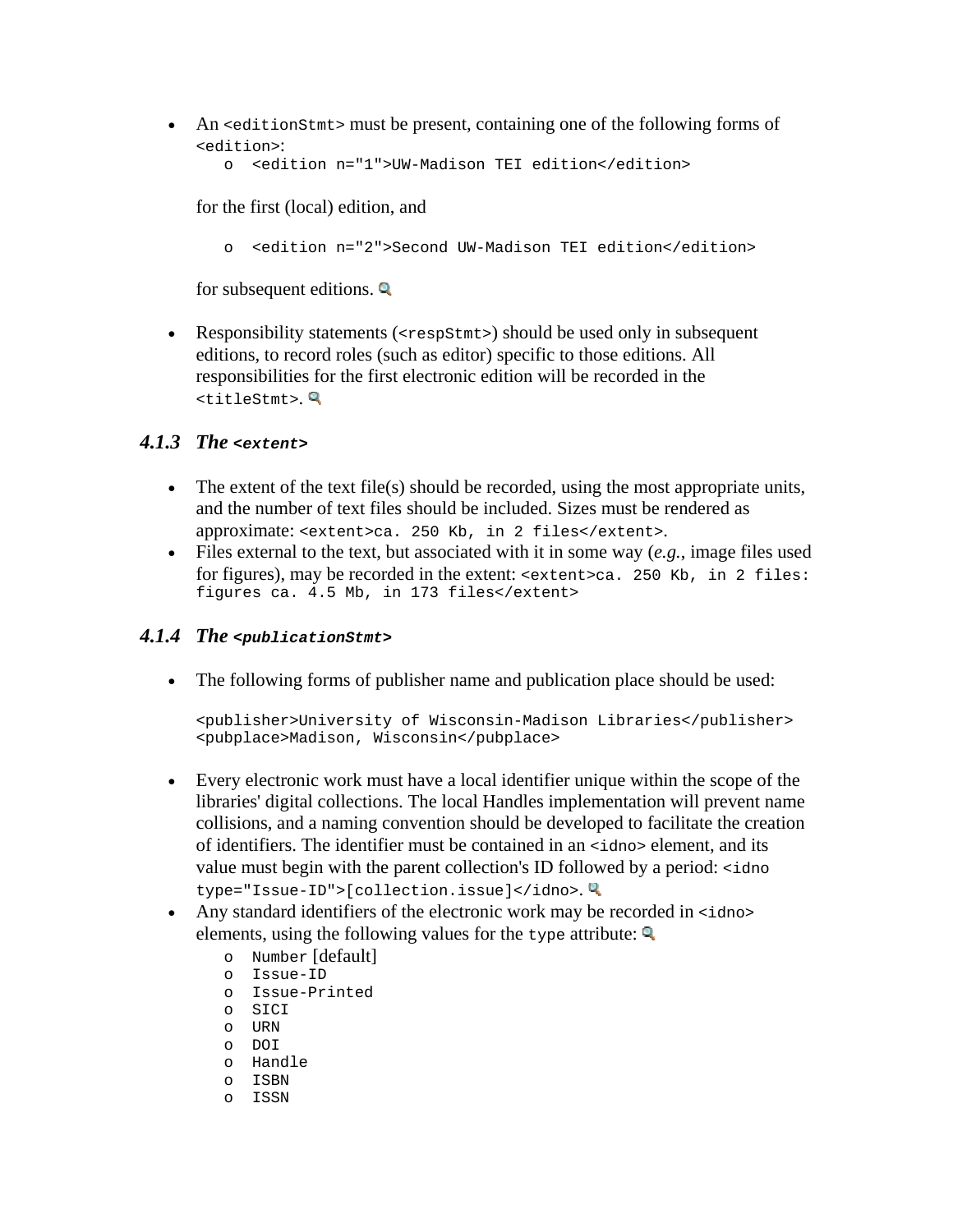- Information regarding intellectual property ownership, copyright status, and access rights, when known, must be provided in an <availability> element. The University of Wisconsin Digital Collections Center (UWDCC) should be consulted regarding the proper wording to use for a particular collection. Access URLs may also be recorded as prose paragraphs in this element.
- The <date> element should be used to indicate the date of publication of the electronic work. The element's content should be in prose format, but a value attribute must be supplied in the YYYY-MM-DD format defined by the W3C's proposed profile of ISO 8601.

### **4.1.5 The <seriesStmt>**

• If the electronic work is a component of a larger *electronic* collection, subcollection, or series, a <seriesStmt> should be created with the series type, title level, nonfiling title characters, and local identifier encoded in the appropriate attributes.

### **4.1.6 The <notesStmt>**

• If an abstract is created for a work (and is therefore not part of the source text), it should be encoded in the TEI header as a  $\epsilon$  note with a type attribute of "Abstract".

### **4.1.7 The <sourceDesc>**

- All bibliographic information for the source text should be copied from the corresponding cataloging record whenever possible. If the cataloging is incomplete or nonexistent, the encoder should contact Central Technical Services for help in creating a bibliographic description of the source. **The number of** nonfiling characters (if any) at the start of the series title *must* be indicated in an appropriately encoded rend attribute.
- If the electronic work is based upon an existing source (electronic or print), the <sourceDesc> must use a <biblFull> and its subelements to encode source text metadata.
- If the text is originally created in digital form, the <sourceDesc> should consist of the following paragraph:  $\mathbb{R}$ 
	- o <p>Created in electronic form; no other source.</p>
- The <sourceDesc> should reproduce (using <title> elements) all title fields found in the MARC catalog record for the source item. The only subfields which should be transcribed are  $|a|$  (title),  $|b|$  (remainder of title),  $|n|$  (number of part), and  $|p|$  (name of part).
- Edition and series information, if available, should be encoded in  $\leq$  editionstmt> and <seriesStmt>, respectively. An ID value (starting with the parent Collection ID) should be created for the series title, and a title level must also be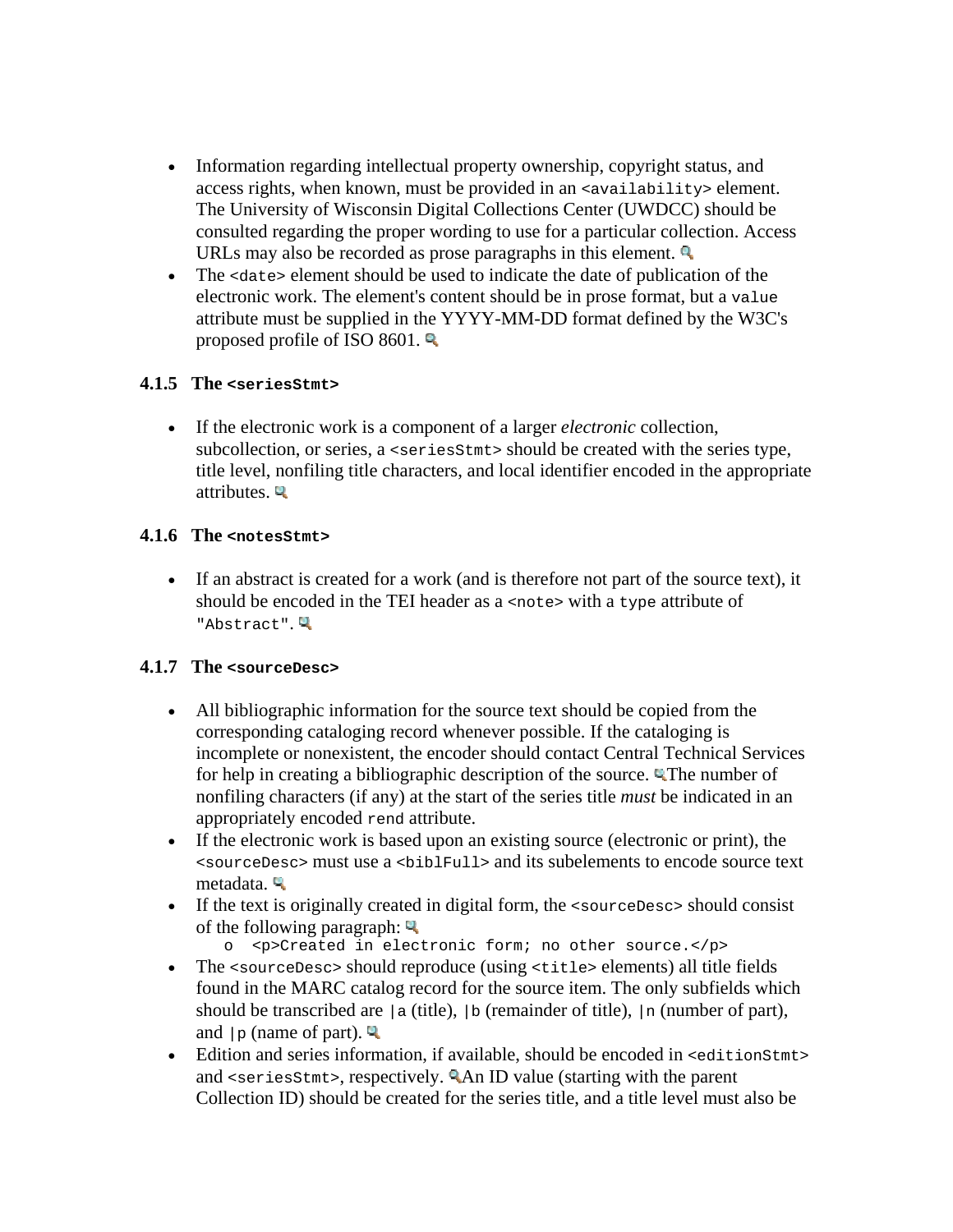encoded. Numbering within a series should be encoded in an <idno> element (with a type of "Issue-Printed") in the  $\epsilon$  publicationStmt>. The number of nonfiling characters (if any) at the start of the series title *must* be indicated in an appropriately encoded rend attribute.

• Notes describing the source text, edition, or variations should be included in a <notesStmt>.

# **4.2 Encoding Description**

### **4.2.1 The <projectDesc>**

• A prose description of the project may be included in the  $\epsilon_{\text{projections}}$ .

### **4.2.2 The <editorialDecl>**

- The encoding level, as described in this (or any other) document, should be recorded in the <editorialDecl>, citing the title, version, and URL of the document. A suitable ID attribute must be supplied for this statement. If the document is included in a collection also containing E-Facsimile materials, this statement (including ID value) **must** be provided. Any deviation from the source guidelines should be noted.  $\mathbb{Q}$
- Whenever the structure or sequence of a source text has been modified for some reason, an entry should be made in the <editorialDecl> noting the location (and possibly the reason) of the change, except when the markup (*e.g.*, <corr>) makes it explicit.
- Decisions regarding correction, normalization, hyphenation, and retention of quotes in the source text should be noted in the <editorialDecl>. The following editorial policies should be used for collections at the Reading Level:

```
<p>No correction or normalization has been made to the source 
text.</p>
<p>All 'soft' end-of-line hyphenation has been removed: any 
remaining end-of-line hyphens are those considered to be part of 
the original content, as opposed to occurring due to the vagaries 
of the length of typographic lines.</p>
<p>Quotation and all other punctuation marks have been retained 
in the transcription.</p>
<p>No segmentation or interpretation is provided with the 
text.</p>
```
Collections encoded at higher levels are free to define other policies, as long as those decisions are recorded in the <editorialDecl>.

• Decisions regarding normalization and treatment of abbreviations or brevigraphs should be made by the editor or collection manager and be recorded in the <editorialDecl>.

### **4.2.3 The <tagsDecl>**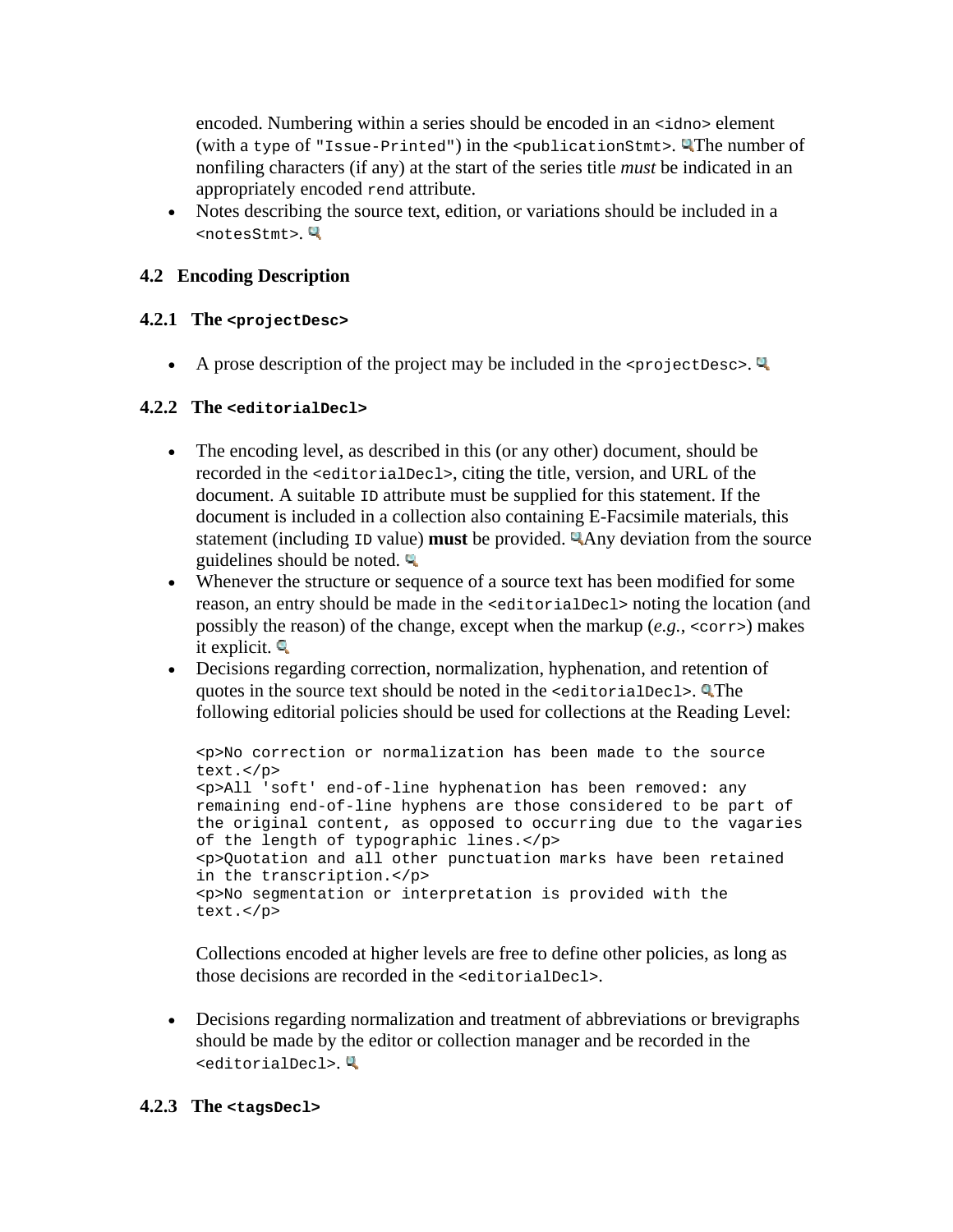• A Perl program (tagusage.pl) which will generate a  $\lt$  tagsDecl  $>$  element is available on the test server. This may be useful for document analysis prior to interface development. Contact the Library Technology Group for access information.

# **4.2.4 The <classDecl>**

• A <taxonomy> must be declared (and an ID attribute created) for every keyword or classification scheme used in the <textClass>. These should be encoded as  $\lt$ bibl> elements containing the title of the scheme.

# **4.3 Profile description**

# **4.3.1 The <langUsage>**

• If lang attributes are not used in the text, a  $\alpha$  -langus age belowerhing below created with a paragraph stating the predominant language of the text. **QIf** lang attributes are used in the text, a <langUsage> element must be created listing all languages referenced in the markup. The ID attribute of each <language> element must consist of a three letter language abbreviation defined in ISO 639-2, and the content should be the name of the language in English.  $\mathbb{Q}$ 

### **4.3.2 The <textClass>**

- If subject terms or other keywords are used for a text, they should be drawn from some recognized source such as Library of Congress Subject Headings [LCSH] or a domain-specific thesaurus such as the Thesaurus of Graphic Materials [TGM] or The Art & Architecture Thesaurus [AAT]. For each such scheme used, a separate <keywords> element must be created referencing (in the scheme attribute) a taxonomy declared in the  $<$ classDecl>.
- Any locally-defined keywords must be created or approved by the collection manager. These keywords will not use a scheme attribute.
- The syntax of subject terms and subdivisions must follow the conventions of the scheme being used (final periods are optional).
- For each keyword scheme, individual subject terms must be encoded as <term> elements.
- If standard classification codes are used for a text, they should be drawn from some recognized source such as the Library of Congress Classification [LCC] or Dewey Decimal Classification [Dewey]. For each scheme used, a separate <classCode> element must be created referencing (in the scheme attribute) a taxonomy declared in the  $\leq$ classDecl>.
- For each classification scheme, the classification code will be entered directly into the  $<$ classCode>; no sub-elements should be used.

### **4.4 Revision Description**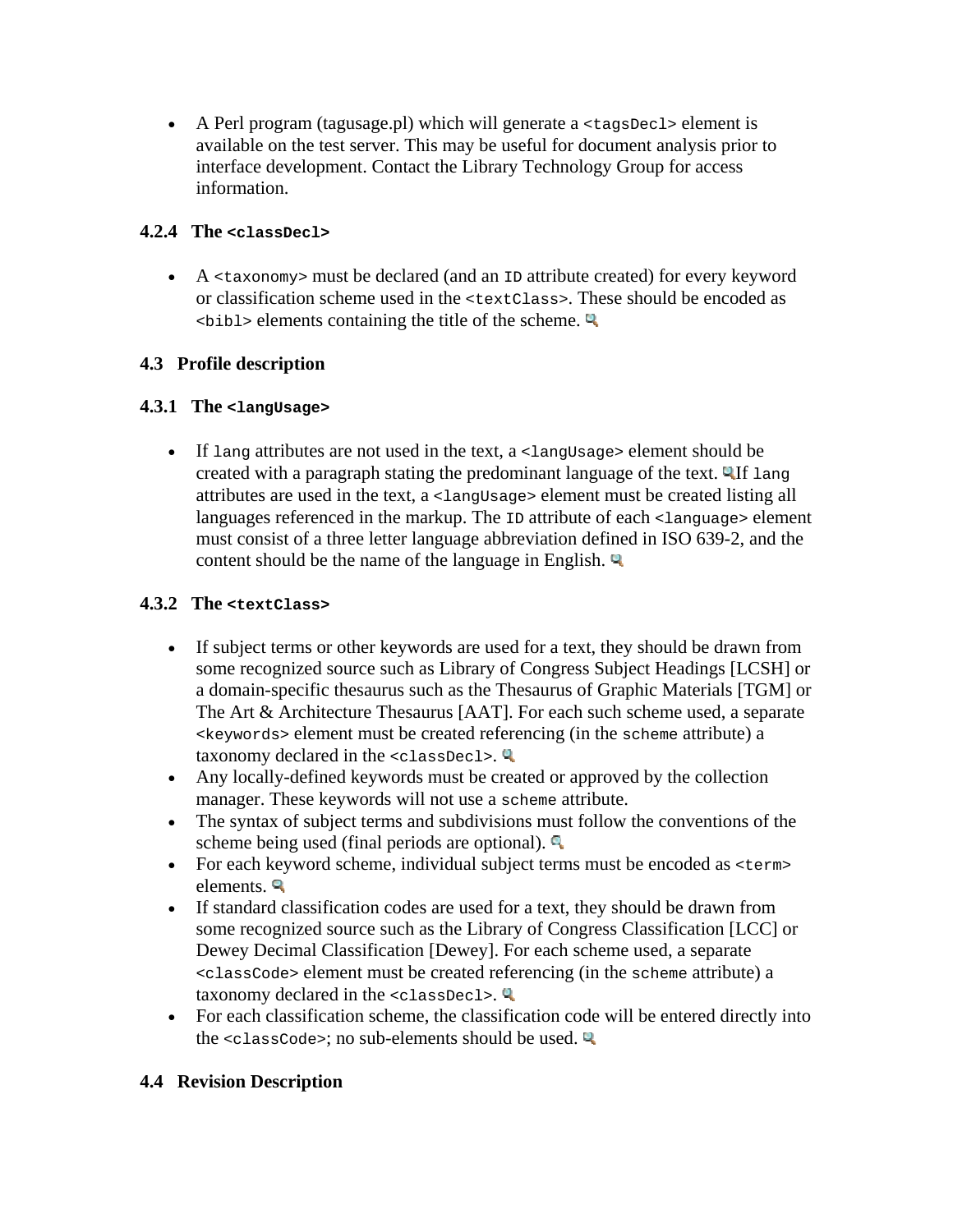- Changes made during production of a text (*i.e.*, before initial publication) should be summarized in some convenient way in the <revisionDesc>.
- Changes made *after* the publication date must be itemized.
- The <date> of each <change> must be entered in the YYYY-MM-DD format defined by the W3C's proposed profile of ISO 8601. For summarized entries, date ranges can be indicated in ISO 8601 format by separating the start and end dates with a forward slash  $($ ).

# **5 Levels of Encoding**

- 5.1 E-Facsimile Level
- 5.2 Reading Level
- 5.3 Pedagogical Level
- 5.4 Scholarly Level
- 5.5 Dictionaries

# **5.1 E-Facsimile Level**

This level is intended to support e-facsimile collections with no electronic text beyond OCR and metadata. The markup used for these collections is automatically generated, and is based on the data model developed for those collections. That specification is not within the scope of this document.

### **5.2 Reading Level**

Texts at this level need to be marked up at a level minimally sufficient to support basic reading, browsing, retrieval, and navigation. The elements and attributes used at this level are, therefore, only those needed to format a text coherently on a screen.

Only the TEI elements specifically mentioned in these guidelines may be used in Reading Level texts. These elements are a subset of those found in the TEI Lite DTD.

### **5.2.1 Textual Divisions**

- The predominant language of a work may be encoded as a lang attribute of the outermost <text> element containing the work. If it is used, the value of the lang attribute must be a three letter language abbreviation defined in ISO 639-2, and must correspond to the id attribute of a  $\leq$  language element in the TEI Header.
- In order to meet campus accessibility policy [UWADA], any changes in the predominant language of a text must be marked using the global lang attribute. Where existing elements are available, add the lang attribute to the outermost element containing all and only the foreign language text. Where no appropriate element exists, use the  $\leq$  foreign> element and its lang attribute.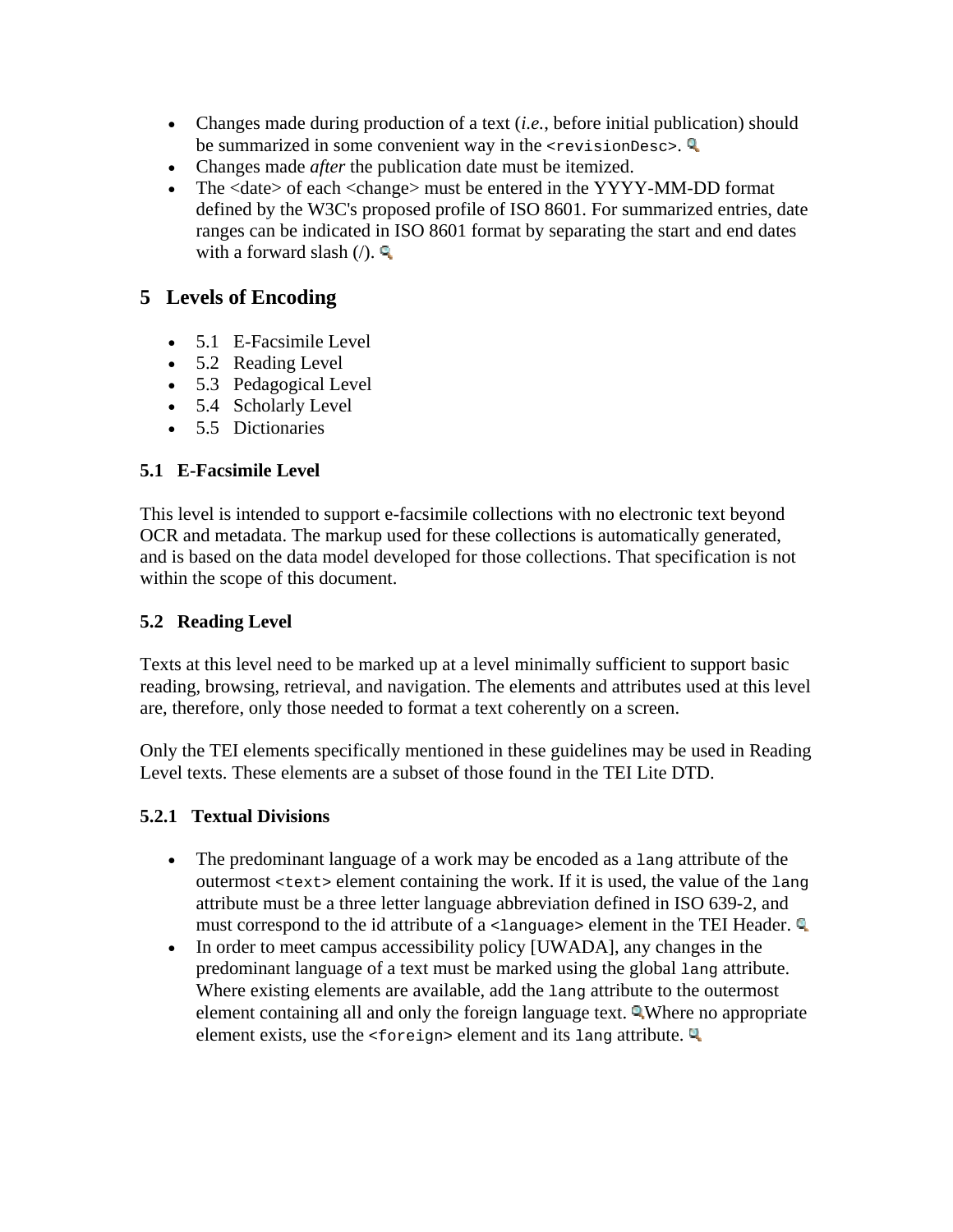The value of the lang attribute must be a three letter language abbreviation defined in ISO 639-2, and must correspond to the id attribute of a <language> element in the TEI Header.

- The elements  $\langle$  front  $>$  and  $\langle$  back  $>$  should be used if and only if front and back matter are present in a text.  $\mathbb{Q}$
- A <titlePage> element must be used to encode the Title Page. The following subelements must be used to encode its contents:  $\mathbb{Q}$ 
	- o <docAuthor> to encode the author's name. Enclose within a <byline> if there is additional text surrounding the author's name.
	- o <docTitle> to encode the title, consisting of one or more <titlePart> elements with type attributes of:
		- main for the main title
		- $\bullet$  sub for subtitle(s)
	- o <docImprint> for publishing information, consisting of the elements <pubPlace>, <docDate>, and <publisher> as needed.
	- o <docEdition> to contain text describing the current edition.
- $\langle \text{div0} \rangle$  elements should take one of the following values for the type attribute:
	- o Part [default]
	- o Volume
	- o Book

Please consult Section 2 for guidance on the proper use of  $\langle \text{div} \, 0 \rangle$  elements.

- $\leq$   $\leq$   $\leq$   $\leq$   $\leq$   $\leq$   $\leq$   $\leq$   $\leq$   $\leq$   $\leq$   $\leq$   $\leq$   $\leq$   $\leq$   $\leq$   $\leq$   $\leq$   $\leq$   $\leq$   $\leq$   $\leq$   $\leq$   $\leq$   $\leq$   $\leq$   $\leq$   $\leq$   $\leq$   $\leq$   $\leq$   $\leq$   $\leq$   $\leq$   $\leq$   $\leq$   $\le$ 
	- o Section [default]
	- o Abstract
	- o Acknowledgements
	- o Act
	- o Appendix
	- o Article
	- o Bibliography
	- o Chapter
	- o Colophon
	- o Contents
	- o Cover
	- o Dedication
	- o Editorial
	- o Errata
	- o Foreword
	- o Frontispiece
	- o Glossary
	- o Imprimatur
	- o Index
	- o Introduction
	- o Lesson
	- o Letter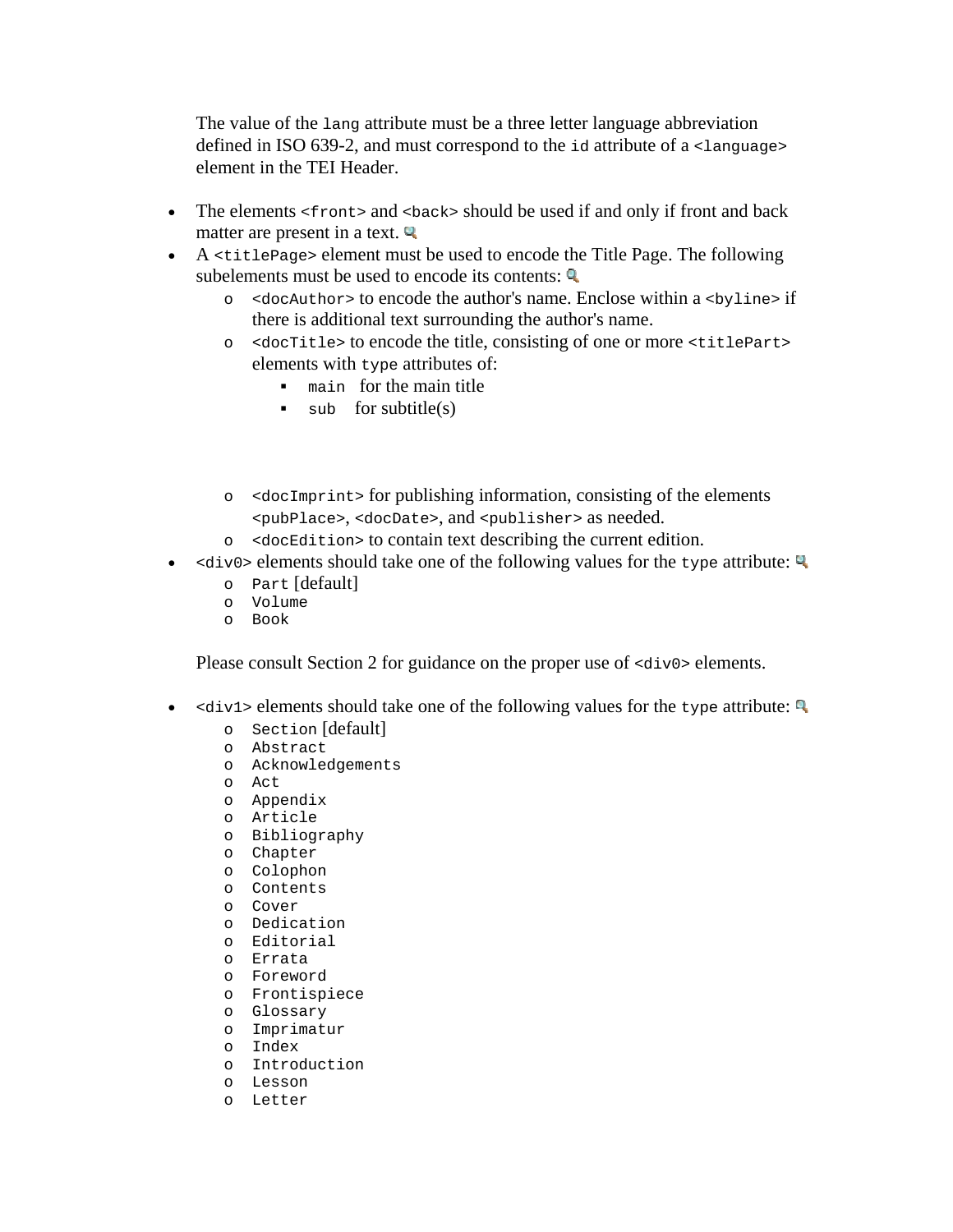- o Masthead
- o Notes
- o Preface
- o Scene
- o Work

Please consult Section 2 for guidance on the proper use of  $\langle \text{div1} \rangle$  elements.

- Content lists (*e.g.*, of illustrations) found in the front matter should use a type attribute of "Contents".
- Individual works in a collection or anthology should be encoded as  $\langle \text{div} 1 \rangle$ type="Work">...</div1>.
- $\lt div2$  elements should take one of the following values for the type attribute:
	- o Subsection [default]
	- o Note
	- o Frontispiece
	- o Contents
	- o Masthead
	- o Foreword
	- o Preface
	- o Dedication
	- o Abstract
	- o Introduction
	- o Imprimatur
	- o Acknowledgements
	- o Errata
	- o Chapter
	- o Article
	- o Editorial
	- o Work o Act
	-
	- o Scene
	- o Letter
	- o Notes
	- o Index o Appendix
	- o Glossary
	- o Bibliography
	- o Colophon
	- o Cover
- The elements  $\langle \text{div} 3 \rangle$   $\langle \text{div} 7 \rangle$  may be used as needed for further subdivisions. The type attribute values for  $\langle \text{div2} \rangle$  are available for all lower subdivisions.

### **5.2.2 Headings and Closings**

• All division-level heading information in a text should be encoded. If the text of the heading (or its translation into English) matches an item in the lists of accepted <div*n*> type attributes (*e.g.*, "Preface", "Glossary"), encode the heading (in English) in the <div*n*> type attribute. If the matching text is followed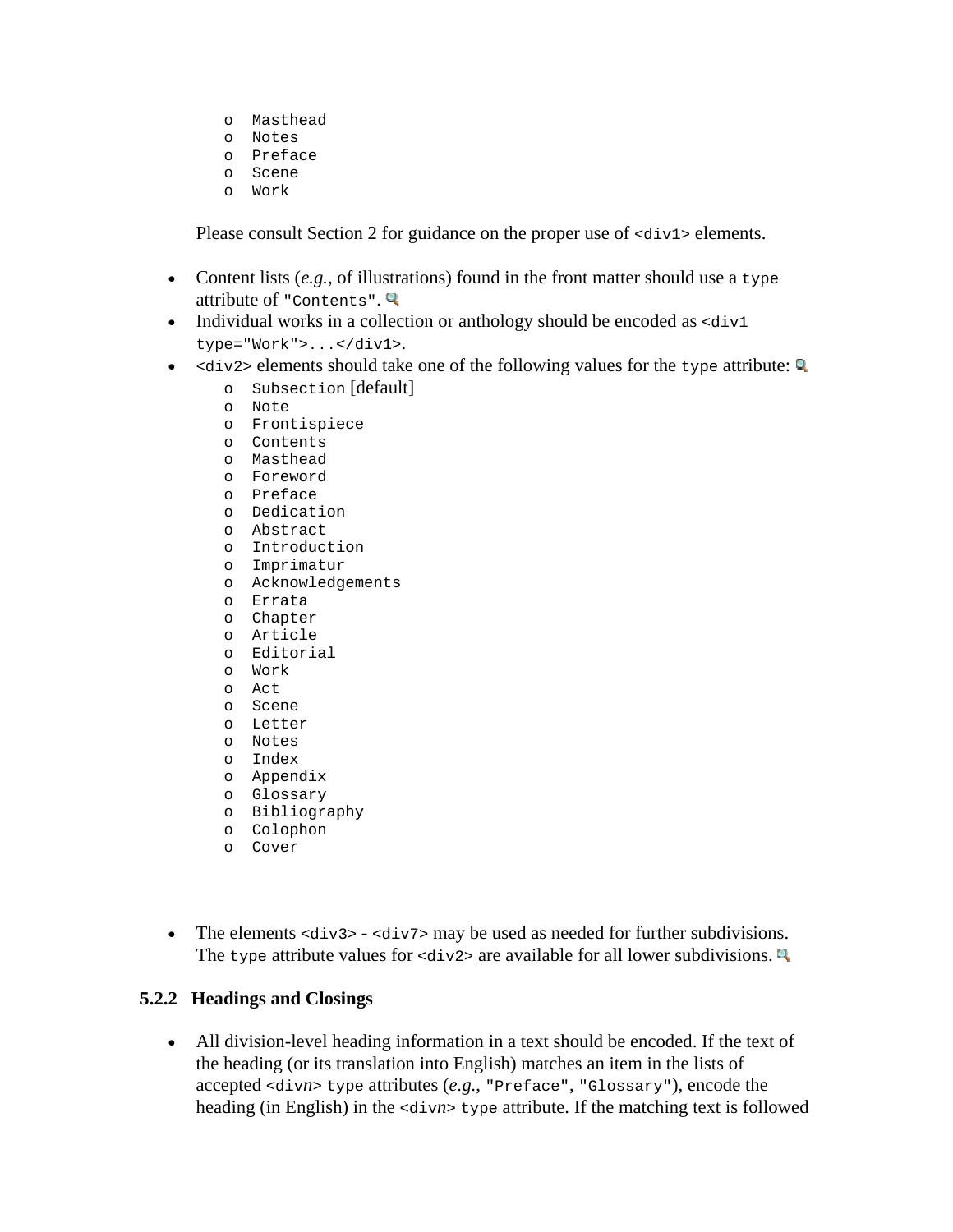by numbering (*e.g.*, "Chapter XV"), encode the numbering verbatim in the <div*n*> n attribute. In all cases, transcribe any heading text in a <head> element. Ō.

- If  $\langle \text{div2} \rangle$  and lower subdivisions are analyzed and encoded, their headings should be encoded as for  $\langle \text{div1} \rangle$  headings.
- The  $\epsilon$  head > element does not need to specify a type attribute. If the type attribute is used, it must take one of the following values:
	- o main
	- o sub
	- o duplicate
- The  $\epsilon$ epigraph>  $\mathbb{Q}$ ,  $\epsilon$ argument>  $\mathbb{Q}$ , and  $\epsilon$ byline>  $\mathbb{Q}$  elements may be used as needed for prefatory matter.
- The strailer below the used to encode a closing title or footer appearing at the end of a division of a text.  $\mathbb{Q}$

# **5.2.3 Verse and Drama**

• Passages of verse typeset as verse will be encoded with  $\langle 1 \rangle$ ... $\langle 1 \rangle$  elements enclosed within a  $\langle 1q \rangle$  element for each typographically distinct group of one or more lines. The default type attribute value for  $\langle \log \cdot \rangle$  will be "group"; other types of line groups should not be distinguished at this level except as noted below. Sequences of two or more line groups (<1q>) functioning as an integral unit (*e.g.*, a poem or section of a poem) should be contained within a single  $\langle 1g \rangle$  element.

Because the  $type$  attribute has the default specification  $\#CURENT$  in the DTD, if no value is supplied in the element occurrence the last specified value will be used. Therefore, only the first occurrence of the <lg> element must specify a type attribute if all subsequent occurrences are to have the same value.

- Where it is clear that a group of poetic lines constitutes a full poem (*e.g.*, by the presence of a title), the outermost  $\langle 1q \rangle$  element should encode the type as "poem"; otherwise the type will use the default value "group". If type="poem" is used for a line group, specify the type of subsequent line groups so they don't inherit the value "poem".
- When a passage of verse is embedded in a paragraph or similar element, it may be necessary to encode it as a quotation.
- Lines of poetry printed inline with surrounding prose text will not be marked up as poetry.  $\blacksquare$
- Acts and scenes in dramatic texts should be encoded as <div*n*> elements with the type attributes "Act" and "Scene", respectively.
- A cast list in a dramatic work should be encoded with a  $\lt$  list  $\gt$  element, with each cast entry constituting an  $\leq$  tem  $\leq$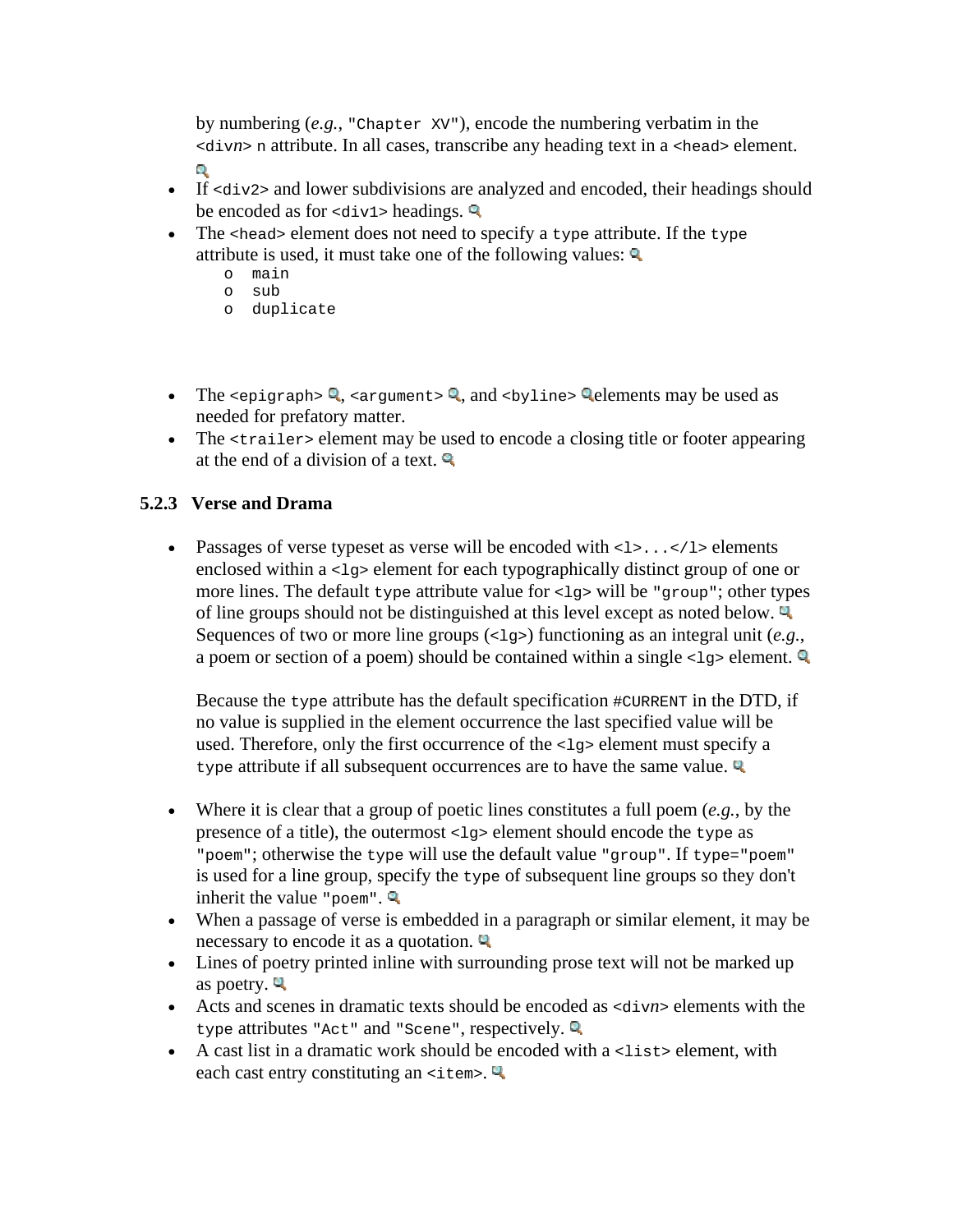• Speeches, speakers, and stage directions in dramatic works should be encoded with <sp>, <speaker>, and <stage>, respectively.

# **5.2.4 Lists and Tables**

- Lists occurring in running prose text, even if labeled (*e.g.* "...three choices: 1) apples, 2) oranges, 3) bananas."), should not be marked up.
- Lists formatted as such (*e.g.*, each item on a separate line) should be encoded with <list> and <item> elements. The following types of list should be distinguished:
	- Q.
- o simple [default]
- Tables of contents, lists of illustrations, etc., should be encoded as <list> elements.
- Labels for list items must be transcribed when present in the source text. Simple labels such as numerals or letters should be encoded in the  $\leq$  tem-'s n attribute. For more complex labels it may be preferable to use the <label> element instead. G.
- There will be situations in which it is unclear whether a structure should be encoded as a list or as a table. In general, if the structure is formatted in multiple columns for which the columnar alignment is critical, encode it as a  $\lt$ table>. Otherwise, encode it as a <list>. **QTables** of contents are generally an exception to this rule.
- In some cases, it may be advisable not to encode a particularly complex table, but rather to include an image of the table as  $a \leq f$ iqure>.

# **5.2.5 Notes**

- Notes occurring in running prose text (*e.g.*, set off with square brackets) should not be marked up.
- Footnotes should be marked up at their point of attachment to the text. While it is recommended that non-numeric note identifiers (*e.g.*, an asterisk) *not* be transcribed, it may be necessary in some texts to record the identifier in the n attribute of the <note> element. If the text of a note spans several pages in the source, reassemble it into a single <note> element.
- Marginal notes should be marked up at their point of attachment to the text, if it can be determined unambiguously. Otherwise, place the <note> at the beginning of the paragraph (or comparable element) next to which it appears in the source text.
- Notes encoded at their point of attachment to the text must use one of the following values for the place attribute, according to where the note occurs in the source text:
	- o foot [default]
	- o margin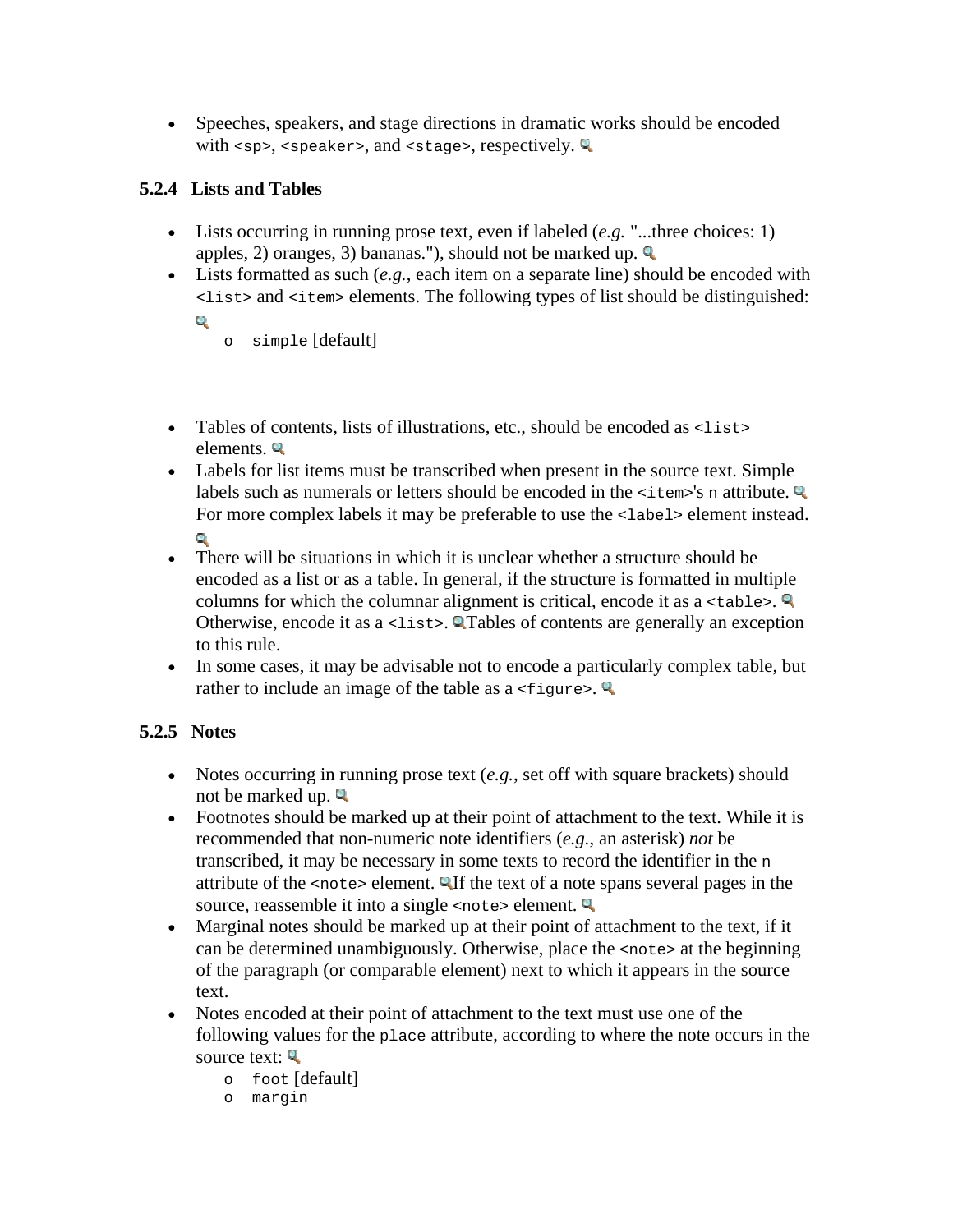#### o interlineal

- When end notes are gathered in a structural division of the source text, the section should be encoded as <div1 type="Notes"> (for volume-end notes) or <div2 type="Notes"> (for chapter-end notes). Individual notes in the section should be encoded with the <note> element, though in some cases (*e.g.*, appendices which are printed as notes) it will be preferable to encode them as  $\langle \text{div} \rangle$ type="Note">. It is not necessary to use the place attribute for end notes.  $\mathbb{Q}$
- It is not required that end notes be explicitly linked to their references in the text. Resources permitting, however, links should be created between each note and its reference using a  $\langle$ ref> element in the text and an id attribute on the  $\langle$ note> element, rather than using the target attribute on the <note> as described in the TEI Guidelines.
- Whether end notes are linked or not, their identifiers should be transcribed both at the reference point (if linked, as the content of the <ref> element) and in the note itself.

### **5.2.6 Figures**

- The  $\langle$  figure> element must be used for all graphical content Q other than incidental decorations.
- For accessibility purposes, a <figDesc> element must be included for all figures, giving some indication of the content of the figure.  $\mathbb{Q}$
- All captions should be transcribed using  $\langle \text{head} \rangle$  and  $\langle \text{p} \rangle$  elements as appropriate. Other text in a figure may be similarly transcribed and encoded according to the structure of the text and the needs of the collections.
- Figures should be encoded at the place they occur the text, if it can be determined unambiguously. Otherwise, put the <figure> at the beginning of the paragraph (or comparable element) next to which it appears.  $\blacksquare$
- The  $\langle$  figure> element must contain an entity attribute corresponding to a definition for the reference image in the entity definition file. The interface software will locate other image resolutions based on existing directory and file naming conventions.
- The <figure> element's rend attribute value will determine the method used by the interface to display images. The following values are available:  $Q$ 
	- o thumb [a thumbnail image will be linked to a higher-resolution image]
	- o mmbib [a reference image will be linked to a multimedia database record]
	- o page [an icon will be linked to an image of a page]
	- o suppress [no image will be displayed]

If the rend attribute is not present, a single, unlinked reference image will be displayed. If the 'mmbib' display is desired, the <figure>'s id attribute must equal that of the multimedia database record.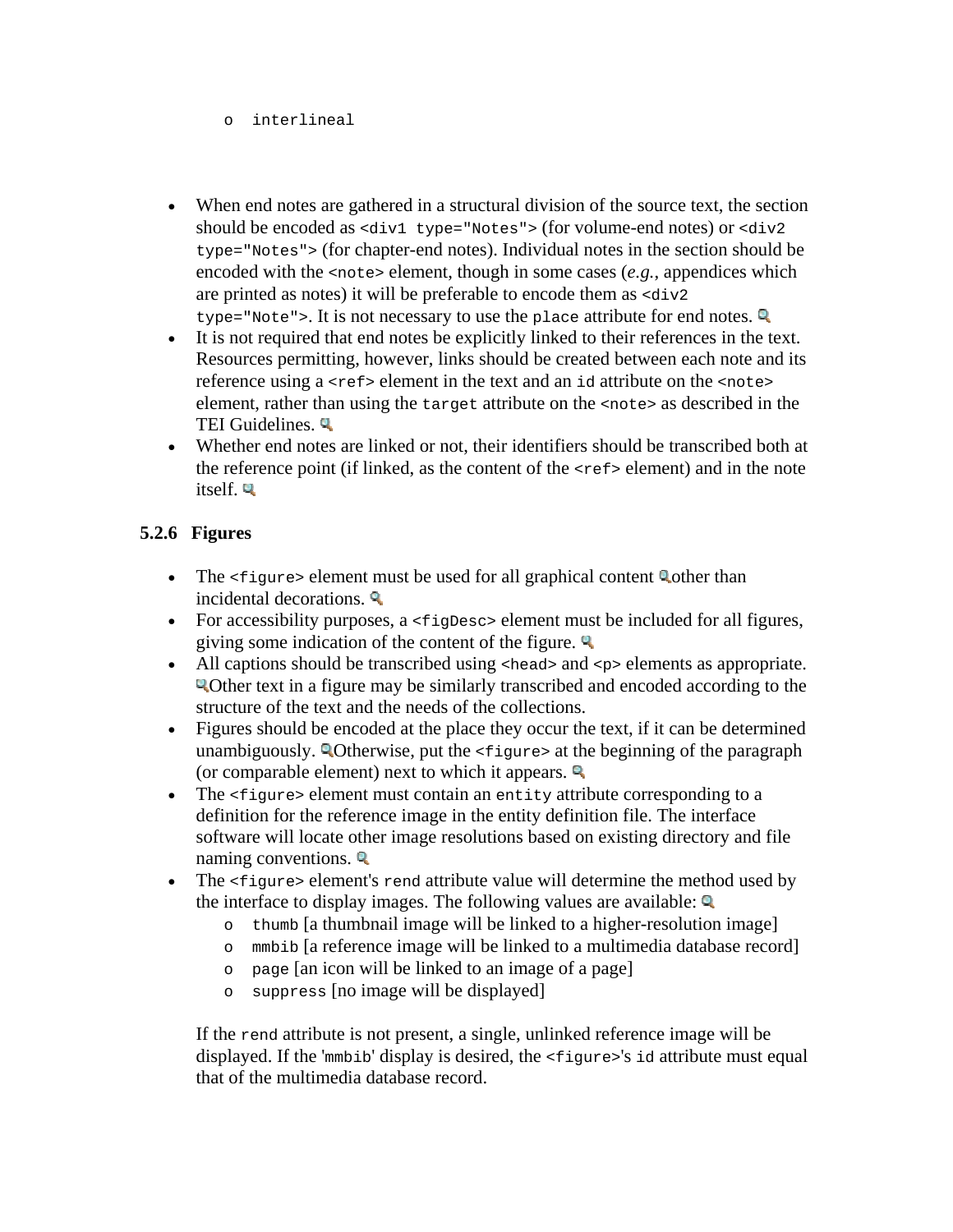# **5.2.7 Quotations**

- Passages of quoted text should be encoded (with the  $\langle \varphi \rangle$  element) only when set off from surrounding text with line breaks.  $\blacksquare$
- All quote marks in the source document should be retained.

# **5.2.8 Letters**

- Letters should be encoded as  $\langle \text{div} \rangle$  elements with a type attribute of "Letter". When the letter is quoted, this requires that the  $\langle \text{div} n \rangle$  element be contained in  $\text{ text> and } \text{ body> elements.}$
- If the dateline is formatted on a separate line, encode it with <dateline>...</dateline>.
- If the salutation and signature are formatted on separate lines, encode them with <salute>...</salute> and <signed>...</signed>, respectively. If either element spans more than one line, use a single element instance with <lb> elements indicating any line breaks. Do not enclose <salute> or <signed> within <opener> or <closer> elements unless they are already available (*e.g.*, by being required for a <dateline> element).

# **5.2.9 Highlighting**

- Text clearly distinguished from its immediate context (*e.g.*, in italics) should be tagged with the <hi> element. Use of one of the following rend attribute values (derived from XSL properties) is required:  $\blacksquare$ 
	- o italic
	- o bold
	- o bolder
	- o lighter
	- o small-caps
	- o uppercase
	- o underline
	- o overline
	- o line-through
	- o sub
	- o super
	- o larger
	- o smaller
	- o wider
	- o narrower

Changes in typography attributable to structural function (*e.g.* bolding or capitalization of headings) should not be marked up. **Alfeed constrained passages are** transcribed in uppercase characters, they do not need to be marked with <hi> elements or rend attributes.

# **5.2.10 Reference and Linking**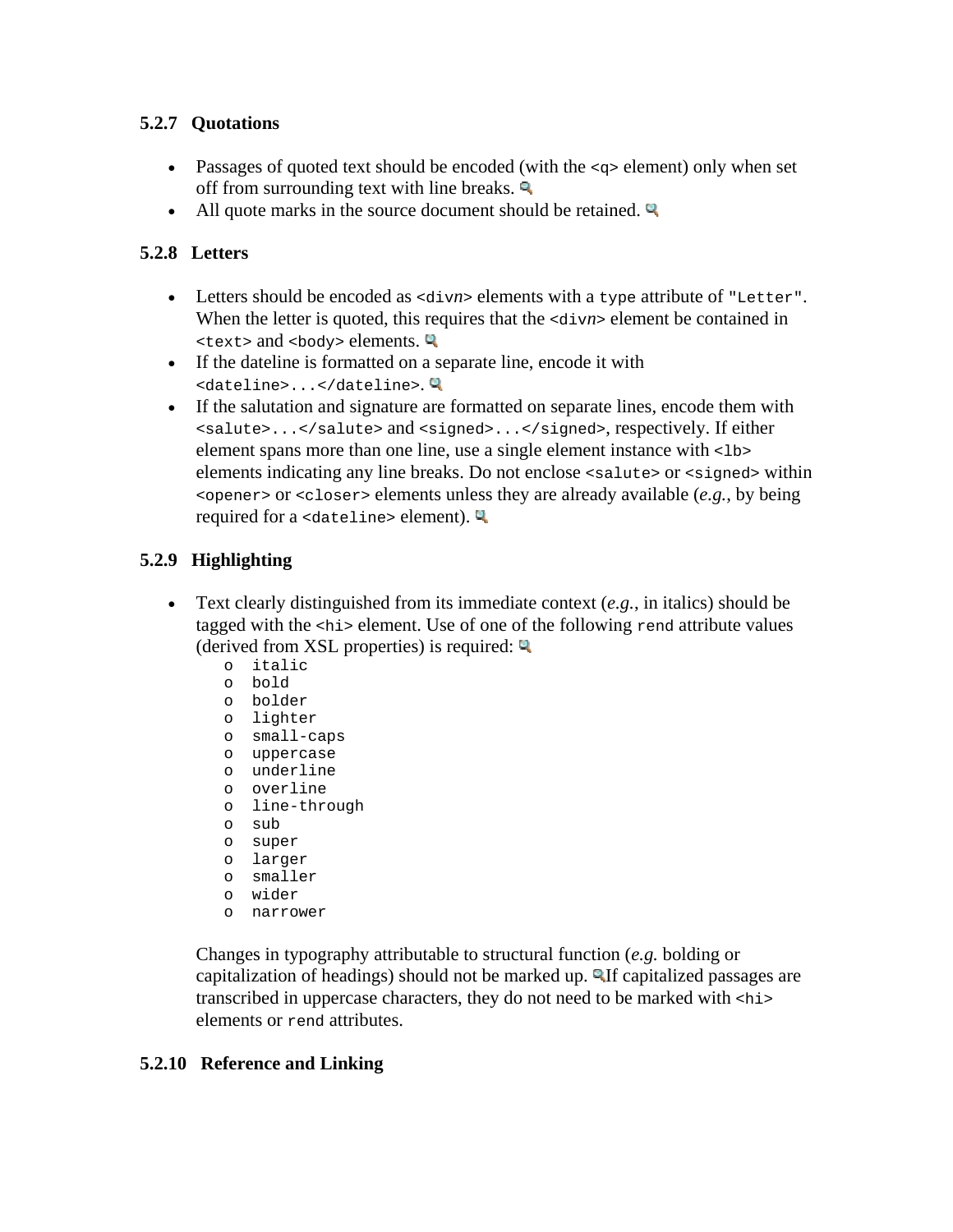- Internal or external cross references should not be used at the Reading Level, except as suggested above for linking end notes.
- ID attributes should not be created unless automatically generated by software, or created for the purpose of linking end notes.

# **5.2.11 Errors and Correction**

- Do not mark apparent errors in the source text, even if they seem to be obvious.
- Clear errors in page numbering should be corrected (in a  $\langle$ -pb> element) and noted in the <editorialDesc>.
- Missing page numbers should be supplied if they can be unambiguously determined from the immediate context. However, page numbers for unnumbered pages occurring at the beginning or end of a volume should not be supplied.

# **5.3 Pedagogical Level**

Markup at this level should encode structure sufficient to enable search, retrieval, and display for the purposes of teaching or basic research in support of a subject or discipline. It may also provide for additional retrieval and display options as needed for purposes of text analysis. Additionally, it may contain references to external documents for purposes of text comparison, alignment, and reference.

All elements and attributes provided by TEILite may be used for markup at this level; in addition, some selected (limited) elements and attributes provided by the full TEI P3 (or its successors) may be used.

Guidelines for this level are forthcoming.

# **5.3.1 Textual Divisions**

- All <div2> and lower subdivisions should be analyzed and encoded, and their headings should be encoded as for  $\langle \text{div1} \rangle$  heads.
- Anthologies or collections should use a  $\langle q_{\text{row}} \rangle$  element to enclose  $\langle \text{text} \rangle$ elements comprising individual works.

# **5.3.2 Headings and Closings**

### **5.3.3 Verse and Drama**

- Line groups should use one of the following values for the type attribute:
	- o group [default]
	- o poem
	- o stanza
	- o verse
	- o strophe
	- o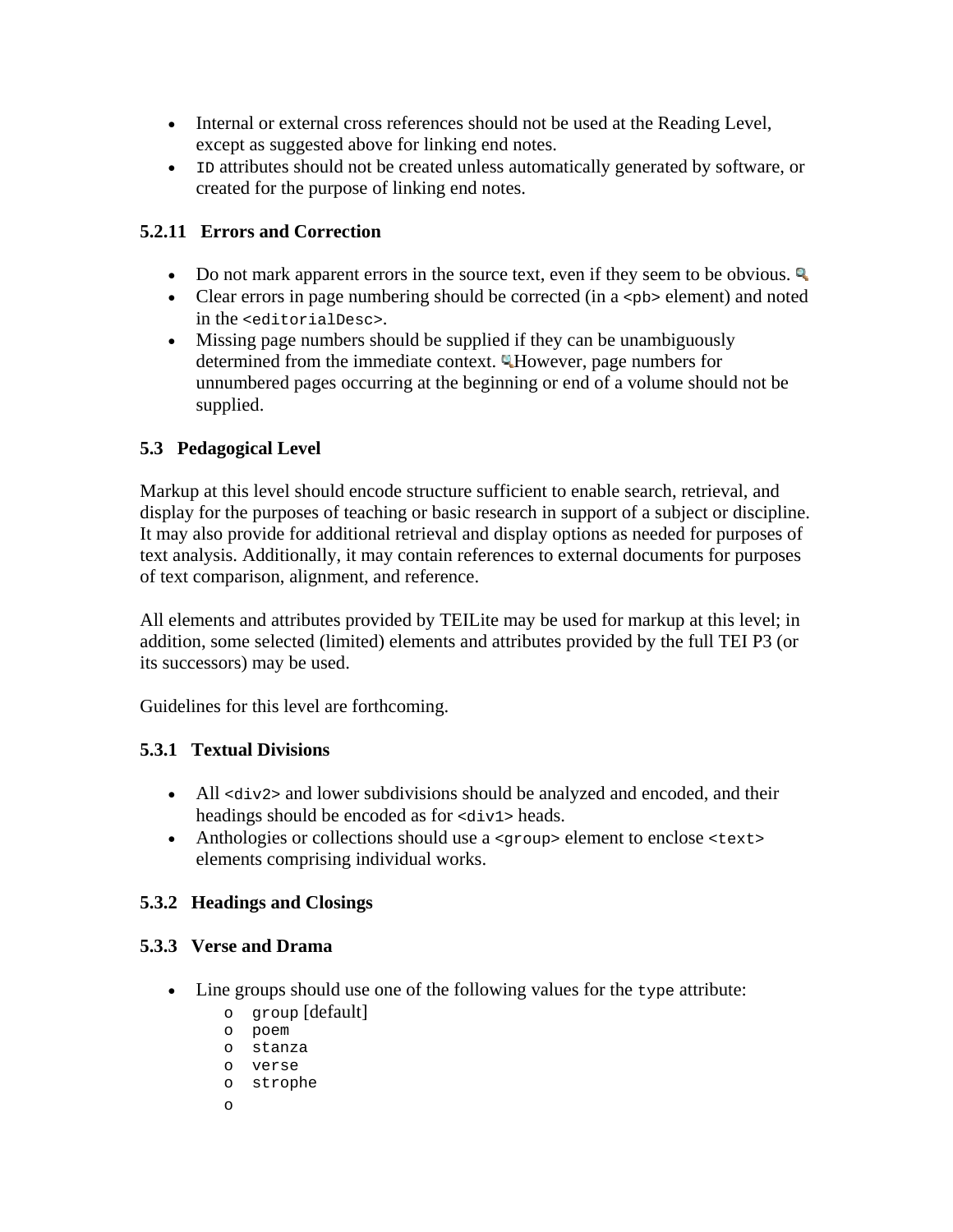o

• Lines of poetry printed inline with surrounding prose text should be marked up with appropriate verse elements.

### **5.3.4 Lists and Tables**

### **5.3.5 Notes**

- Notes encoded at their point of attachment to the text must use one of the following values for the place attribute, according to where the note occurs in the source text:
	- o foot
	- o margin
	- o interlineal
	- o inline

# **5.3.6 Figures**

- **5.3.7 Quotations**
- **5.3.8 Letters**
- **5.3.9 Highlighting**

### **5.3.10 Reference and Linking**

- In order for cross references to work in our current environment, all  $\leq$ ref> and <ptr> elements must include a targType attribute indicating the element type to which they are pointing.
- The current infrastructure only recognizes a single ID value as the value of a target attribute; one-to-many links are not supported.
- References encoded with <xref> or <xptr> elements are not currently supported.
- [Method for constructing id attributes]

# **5.3.11 Errors and Correction**

### **5.4 Scholarly Level**

The markup used for this level will be determined according to the needs of the researcher. Hence, no specific guidelines will be developed for Scholarly Level collections. Still, to the extent possible scholars should make every effort to follow the various guidelines defined for the other levels. Doing so will simplify the task of indexing and interface development and should also provide users with a more consistent environment.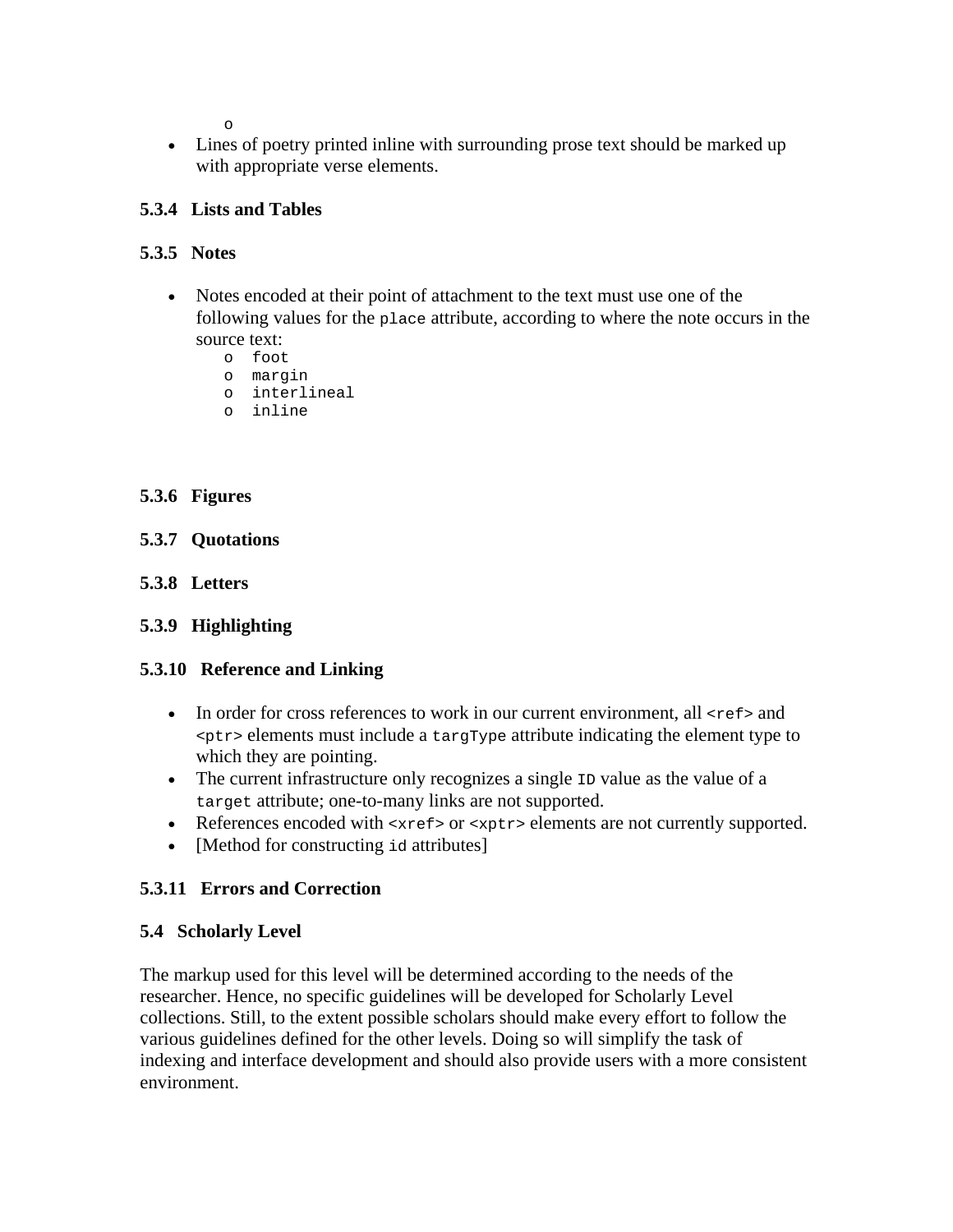# **5.4.1 Entry structure**

- Every entry must have an id attribute, preferably derived from the lemma.
- Homographic forms should be encoded in separate <entry> elements, distinguished by means of n attributes.  $\Box$
- If it is desired that editorial or authorial responsibility be recorded at the level of the entry, the <respons> element (from the tag set for Certainty and Responsibility) may be used for this purpose.

# **5.4.2 Headwords**

- All forms of the lemma must be enclosed in a single  $<$  forms element with a type attribute of "lemma". The lang attribute must also be used to encode the language of the headword.
- If syllabic, morphological, or other boundaries are indicated in the headword, this form must be encoded in an  $\prec$ orth> element with a type attribute of "marked". An ummarked form of the headword must also be included, as an <orth> element with a type attribute of "std". The standard form may, however, be created automatically during preprocessing.  $\Box$
- Pronounciation [forthcoming]

# **5.4.3 Grammatical Information**

- Part of speech and other grammatical categorization, if included, must be encoded as a <gramGrp> element containing a <gram> element for each grammatical category. Each <gram> element must contain a type attribute with one of the following values:
	- o asp (aspect)
	- o case
	- o dgr (degree)
	- o fragment
	- o gen (gender)
	- o itype (inflectional type)
	- o mood
	- o num (number)
	- o per (person)
	- o pos (part of speech)
	- o subc (subcategrization/case governance)
	- o tns (tense)
	- o voice
- $\epsilon$  <  $\epsilon$  <  $\epsilon$  =  $\epsilon$  are  $\epsilon$  =  $\epsilon$  attribute with a value of y or n. The content of <gram> may be coded, abbreviated, or spelled in full, and will be displayed as entered.

### **5.4.4 Morphological forms**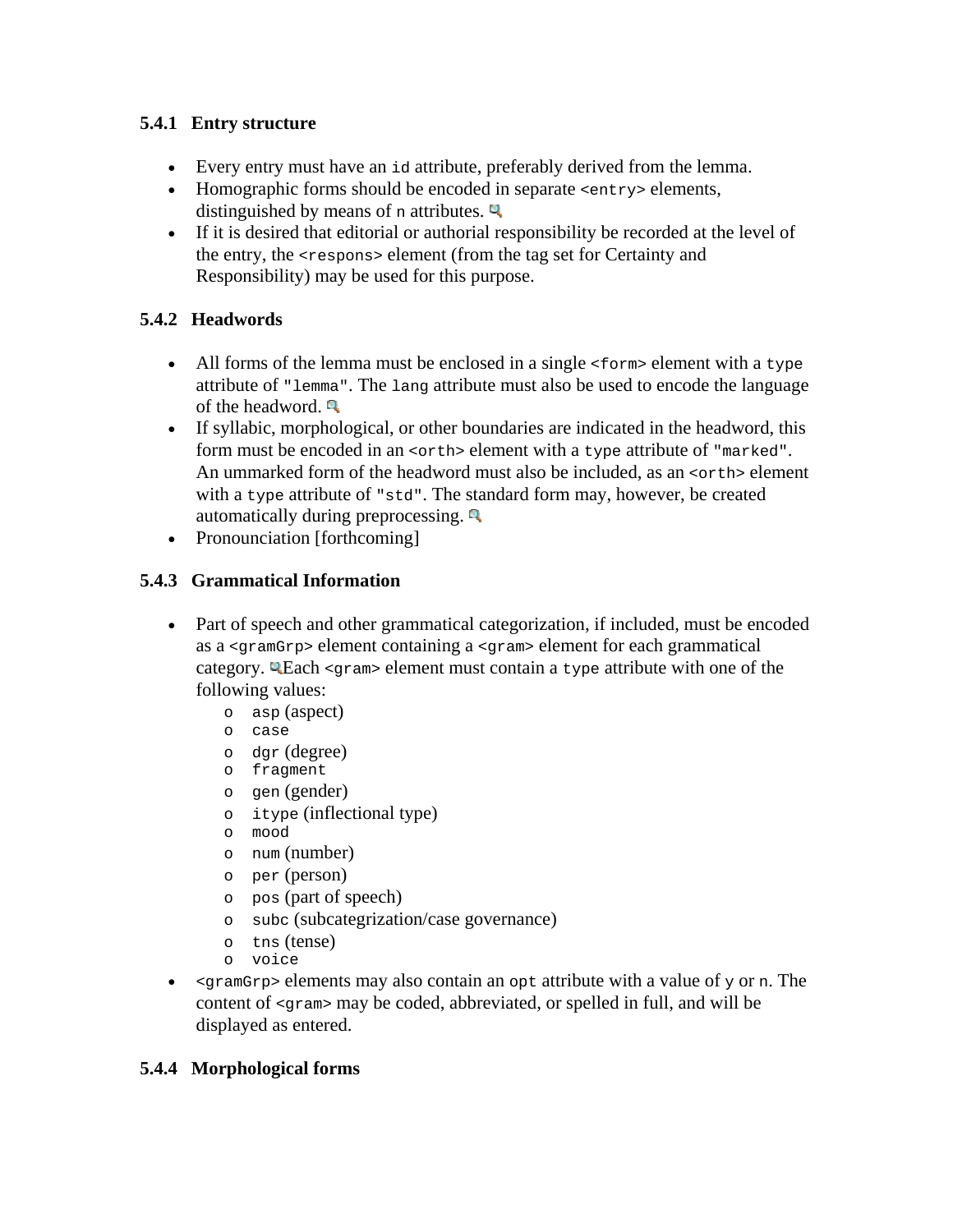- Examples of inflected forms of the headword must be grouped in a  $<$  form> element with a type attribute of "infl-grp", even if there is only one such form . There may, however, be multiple inflectional groups, so the <form> element may be repeated  $\mathbb{Q}$ . Individual forms, whether abbreviated (e.g., suffix only) or full, must be encoded as  $\langle \text{orth} \rangle$  elements with an extent attribute indicating the extent of the form  $\mathbb{R}$ . Values include:
	- o full
	- o phrase
	- $\circ$  suff (suffix)

The interface also supports use of a rend attribute with the value "parens".

- If grammatical information is included with the inflected form (e.g., case or tense), it must be encoded as a <gram> element with an appropriate type attribute as described above. This <gram> and the associated <orth> must be contained within a <form> element with a type attribute of "inflected". There may be one or more such <form> elements within a <form type="infl-grp">.
- •

# **5.4.5 Cross References**

**5.4.6 Definitions and Translations** 

# *5.4.6.1 Collocations or idiomatic phrases*

*5.4.6.2 Usage hints* 

# **5.5 Dictionaries**

# **6. References**

- [AACR2] Joint Steering Committee for Revision of AACR. *Anglo-American cataloguing rules, second edition* Chicago: American Library Association, 1986. See especially ch. 22, "Headings for Persons".
- [AAT] Getty Research Institute. *Art & Architecture Thesaurus Introductory Page (Getty Vocabulary Program)* <URL: http://shiva.pub.getty.edu/aat\_browser/>
- [Dewey] *Dewey Decimal Classification Home Page (OCLC Forest Press)* <URL: http://www.oclc.org/oclc/fp/>
- [ISO639] Library of Congress. *ISO 639-2 Registration Authority Library of Congress* <URL: http://lcweb.loc.gov/standards/iso639-2/>
- [LCC] Library of Congress. Cataloging Policy And Support Office. *Library of Congress Classification Outline* <URL: http://lcweb.loc.gov/catdir/cpso/lcco/lcco.html>
- [LCSH] Library of Congress. *Library of Congress subject headings* Washington: Library of Congress, 1975-